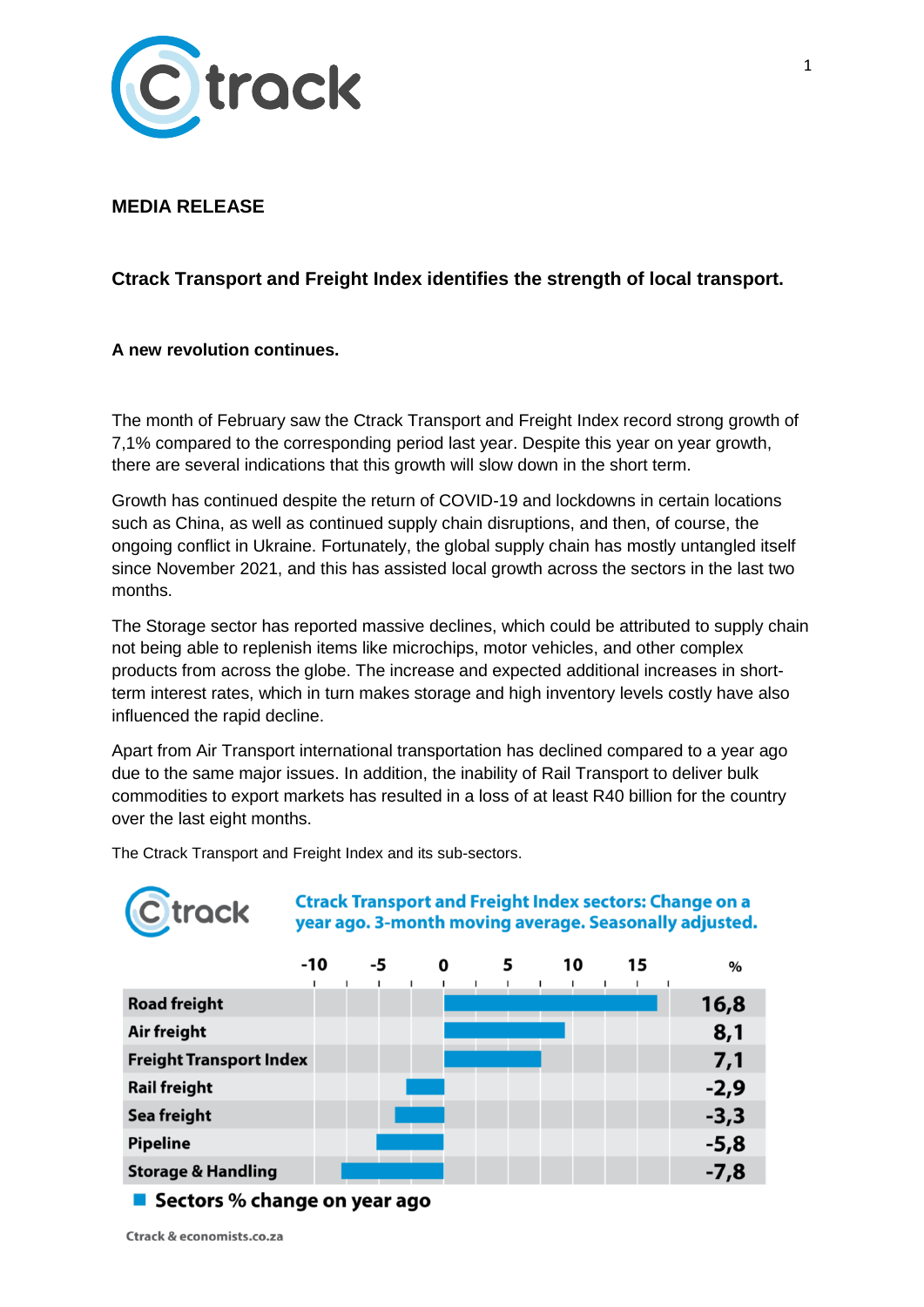

Even though four of the six subsectors declined, the overall Ctrack Transport and Freight Index returned significant increases. This can be attributed to Road Freight, the biggest subsector and contributing approximately half of the Index, returning excellent growth.

### **This transport revolution that is delivering your world to you.**

Due to the ongoing collapse of certain rail corridors due to theft, Road Freight has gained market share, but that alone cannot be held responsible for the increase of over 16% in Road Freight.

To be exact, Road Freight increased by 16,8%, with long-distance transport increasing by between 10% and 14% depending on the specific route. However, the strength of the road logistics index seems to be in the growth of local transport operations as opposed to international operations.

Interestingly, statistics indicate that the biggest growth has been in local road transport, which may include transport by trucks, but also by bakkies, vans and even motorcycles.

According to StatsSA, the fastest growing sub-sector has been land transport of electric goods and transport equipment, followed by textiles and clothing. Both these relatively small categories increased by over 25% compared to a year ago.

The other freight category, as StatsSA labels it, includes a mix of goods, and grew by 22,7%, while container transport grew by 20,4% and parcels by 7% compared to the same period last year.

"Ctrack pride themselves on being able to offer bespoke solutions for any businesses that use vehicles or moveable assets. As such, we too have noticed an increased demand for solutions that assist in the running of local transportation or so-called last-mile delivery services. Ctrack is able to easily tailor our variety of hardware and software solutions to take the running of these operations to the next level," said Hein Jordt, Chief Executive Officer of Ctrack Africa.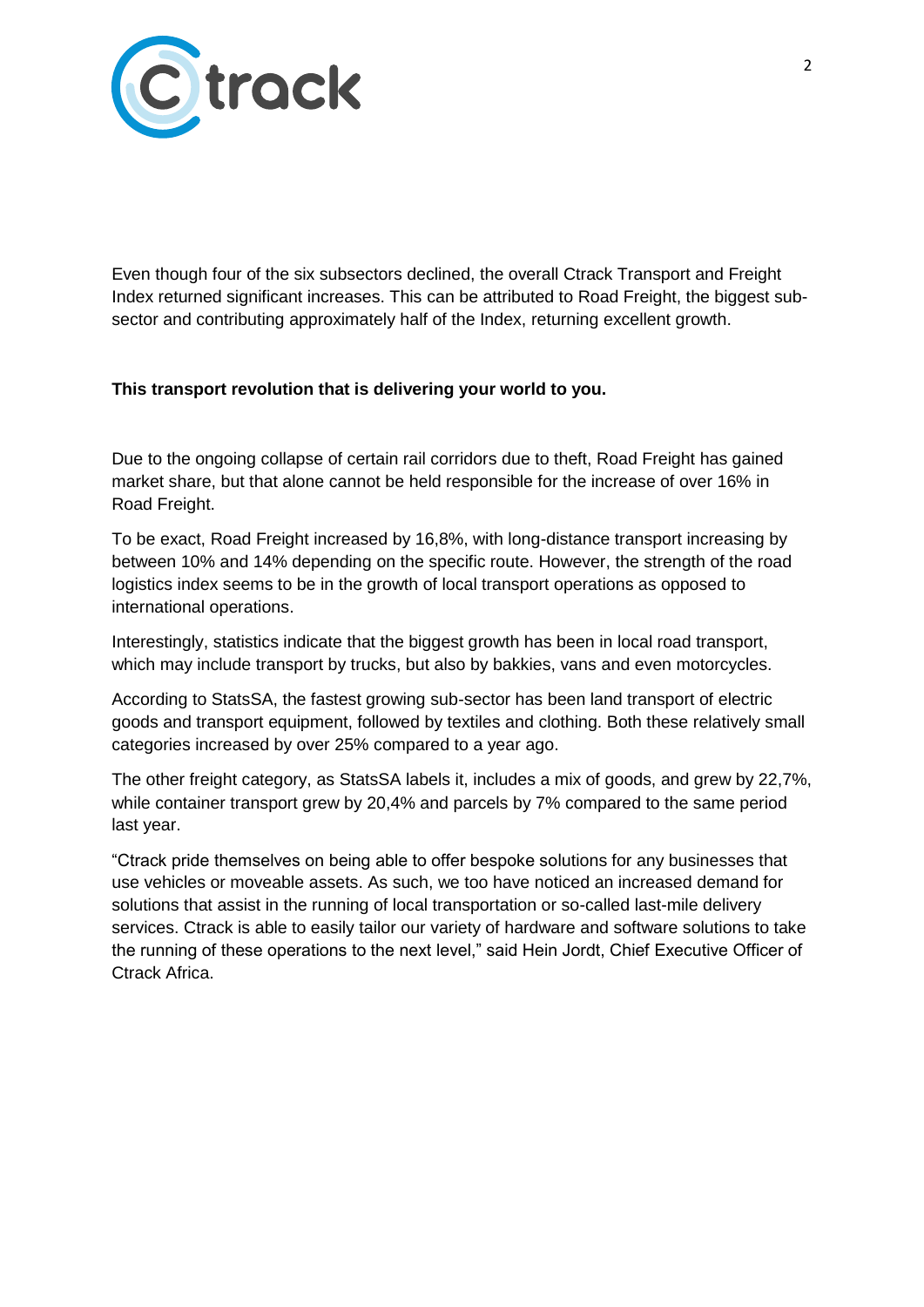

Graph2: Land Freight Sub-sector value add.

# C track

# % Change in income per freight category

|                                       |  | $-20 -15 -10 -5$ | 0 | 5   | 10<br>$\mathbf{I}$                            | 15 | 20<br>$\mathbf{I}$ | 25 | 30 | $\%$    |
|---------------------------------------|--|------------------|---|-----|-----------------------------------------------|----|--------------------|----|----|---------|
| <b>Electric &amp; Transport Equip</b> |  |                  |   |     | the control of the control of the control of  |    |                    |    |    | 25,9    |
| <b>Textiles &amp; Clothing</b>        |  |                  |   |     |                                               |    |                    |    |    | 25,7    |
| <b>Other Freights</b>                 |  |                  |   |     | ______<br>_____                               |    |                    |    |    | 22,7    |
| <b>Pulp &amp; Paper</b>               |  |                  |   |     |                                               |    |                    |    |    | 21,7    |
| <b>Containers</b>                     |  |                  |   |     | ______<br>the contract of the contract of the |    |                    |    |    | 20,4    |
| <b>Vehicles &amp; Parts</b>           |  |                  |   |     |                                               |    |                    |    |    | 18,5    |
| <b>Food, Beverages &amp; Tobacco</b>  |  |                  |   | ___ |                                               |    |                    |    |    | 13,2    |
| <b>Chemical/Petroleum plus</b>        |  |                  |   |     |                                               |    |                    |    |    | 10,6    |
| <b>Agriculture</b>                    |  |                  |   |     |                                               |    |                    |    |    | 7,88    |
| <b>Parcels</b>                        |  |                  |   |     |                                               |    |                    |    |    | 7,58    |
| <b>Commercial Products</b>            |  |                  |   |     |                                               |    |                    |    |    | 1,46    |
| <b>Primary Mining</b>                 |  |                  |   |     |                                               |    |                    |    |    | 0,07    |
| <b>Basic &amp; Fabricated Metal</b>   |  |                  |   |     |                                               |    |                    |    |    | $-2,58$ |
| <b>Furniture Movers</b>               |  |                  |   |     |                                               |    |                    |    |    | $-3,36$ |
| <b>Non-Metallic Products</b>          |  |                  |   |     |                                               |    |                    |    |    | $-18,9$ |

Local transport, which includes transport directly to consumers or between local businesses, grew by more than 20%. This was a major factor in the overall Road Freight growth of 16%. Taking into account both the growth in value via StatsSA as well as the number of vehicles crossing certain landmarks on the road network, one can identify a number of trends.

The growth in the transport sector is not just down to distance travelled but also growth in value, but this makes direct comparisons between long-distance transport and shortdistance transport, such as couriers, difficult.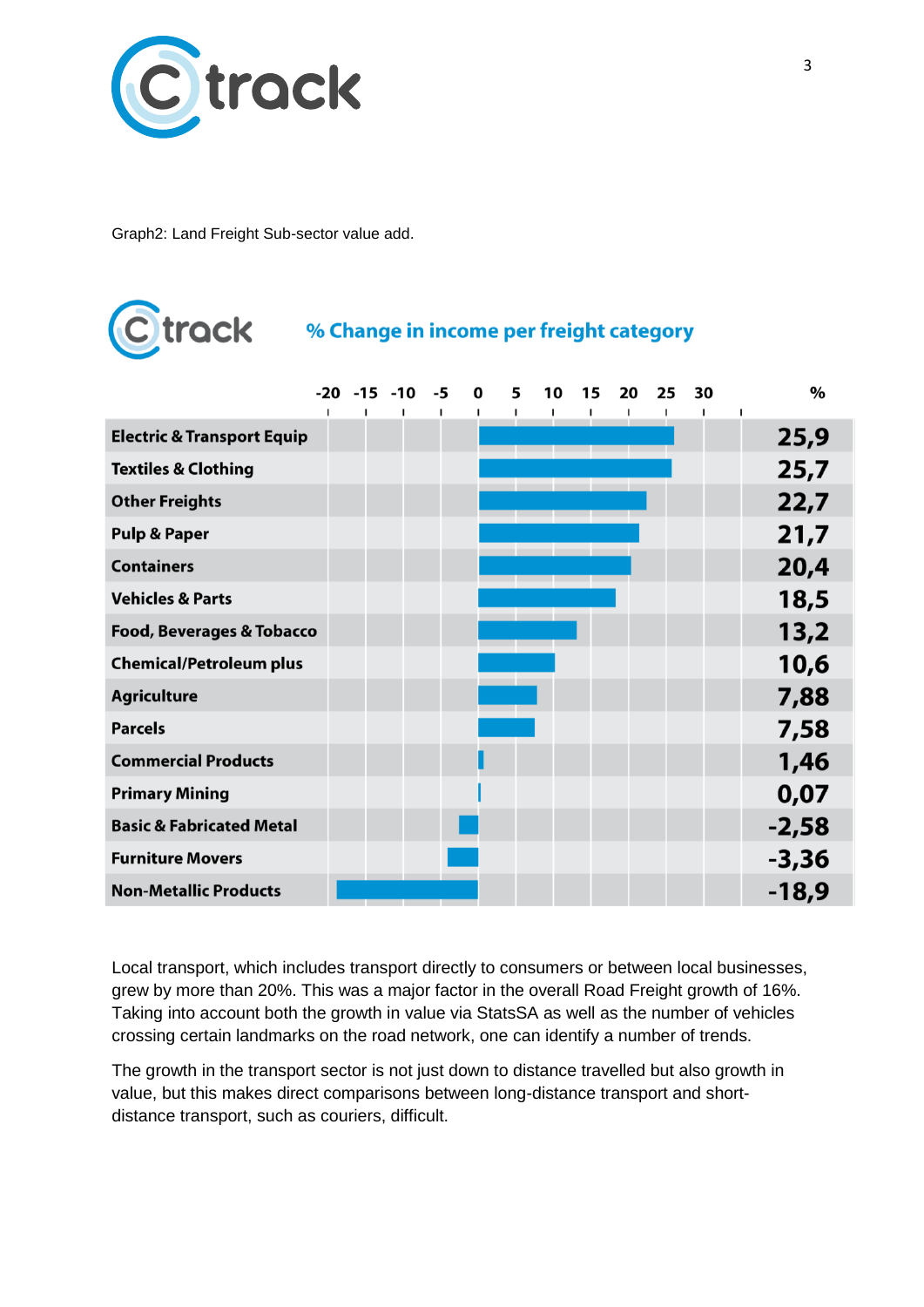

Data available from StatsSA excludes deliveries from providers such as Checkers Sixty60, Pick "n Pay ASAP, Woolworths, and local pizza deliveries as these would technically fall under retail shopping or restaurants and fast food outlets. If the consumer pays the retailer and the same retailer does the delivery, then that delivery service is categorised under retail sales. However, suppose the consumer utilises a third party delivery service such as Uber Eats or Mr D. In that case, the transaction is recorded under transportation by a third party and falls under road transport rather than own transport.

What makes it confusing is that an online retailer often uses a subcontractor for courier services, which means the value-added is divided, as is the activity recorded by StatsSA.

All these factors make it challenging to get a true reflection of the size of the home delivery business by road transport. Since the advent of the COVID-19 pandemic, this section of road transport has more than quadrupled in size, albeit from a small base.

The growth in this industry sector can be attributed to growth in the retail environment, as can much of the increase in employment in the road transport sector.

The growth in home deliveries is here to stay, but the revolution is far from over. In future, we can expect to see the use of monitoring software that will enable more accurate real-time tracking by the retailer, transporter and consumer. We can also expect to see additional security features and better planning methodologies.

Everyday shopping is being transformed and consequently so is the transport sector. Smaller vehicles and warehousing located in closer proximity to the major delivery areas will be integral to this revolution. We could also see a transformation of the restaurant industry with them no longer offering a walk-in option or in-store dining facilities. The reality is that this sector continues to grow rapidly and probably grew by between 20 and 22% over the last year.

Air Freight has increased by 8,1% during the last year, and much of this growth can also be attributed to the demand from consumers for deliveries. This includes goods ordered from international retailers as well as local cell phone deliveries, with cell phones currently South Africa"s biggest consumer import item.

The majority of transport sub-sectors are benefitting from the revolution in home transport demand in some way or the other. Just as an army marches on its stomach, stomachs at home may have helped create a completely transformed sub-sector in road transport.

The latest revolutionary transport trend focuses on more consumer-orientated products, but Rail Freight continues to play a major role in the agriculture, container and non-metallic product sectors.